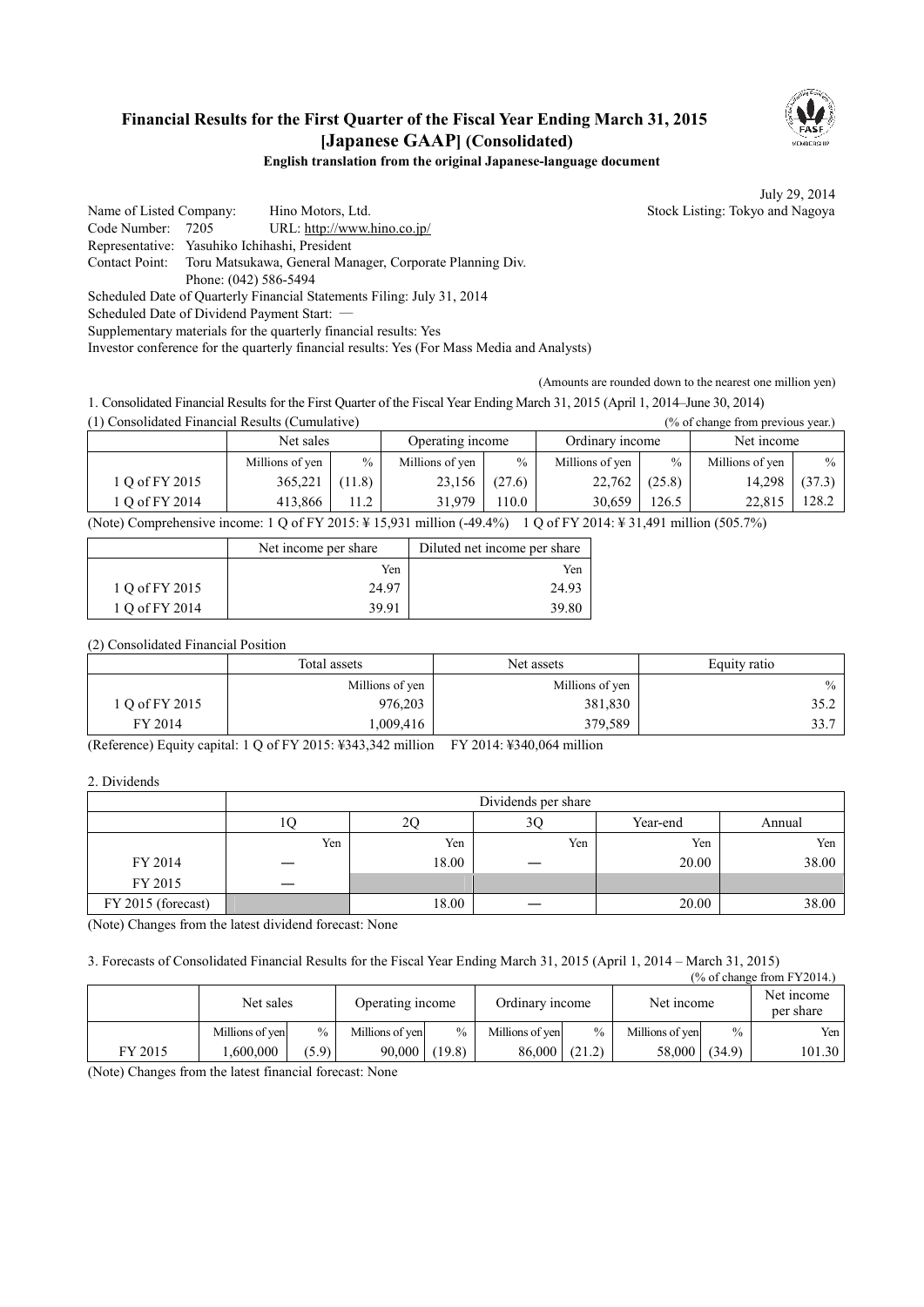\*Notes

- (1) Changes in significant subsidiaries (changes of specified subsidiaries resulting in changes in scope of consolidation) during the current term: None
- (2) Application of the accounting procedures for producing quarterly consolidated financial statements: None

(3) Changes in accounting policies, accounting estimates and restatements:

| 1) Changes in accounting policies due to revisions of accounting standards: | <b>Yes</b> |
|-----------------------------------------------------------------------------|------------|
| 2) Changes in accounting policies due to reasons other than above 1):       | None       |
| 3) Changes in accounting estimates:                                         | None       |

- 4) Restatements: None
- (4) Number of outstanding shares (common stock)
	- 1) Number of outstanding shares (including treasury stock) at end of term
	- 2) Number of treasury stock at end of term

| ルト             |                    |                |                    |
|----------------|--------------------|----------------|--------------------|
| 1 Q of FY 2015 | 574,580,850 shares | FY2014         | 574,580,850 shares |
|                |                    |                |                    |
|                |                    |                |                    |
| 1 Q of FY 2015 | 1,842,852 shares   | FY 2014        | 2,023,732 shares   |
|                |                    |                |                    |
|                |                    |                |                    |
| 1 Q of FY 2015 |                    | 1 Q of FY 2014 | 571,707,054 shares |
|                | 572,656,389 shares |                |                    |
|                |                    |                |                    |
|                |                    |                |                    |

3) Average number of shares (quarterly consolidated cumulative period)

\* Information regarding implementation of quarterly review procedures

· The review procedures of the Financial Instruments and Exchange Act do not apply to this financial notice, and at the time of release it is being reviewed using procedures for quarterly consolidated financial statements.

\*Statement regarding the proper use of financial forecasts and other remarks

· Descriptions regarding the future, including the financial projections contained in this report, are based on certain assumptions currently available to the Company, which are, at the discretion of the Company, deemed reasonable, and the Company gives no guarantees that it will achieve these results. In addition, actual financial results may significantly vary due to various factors.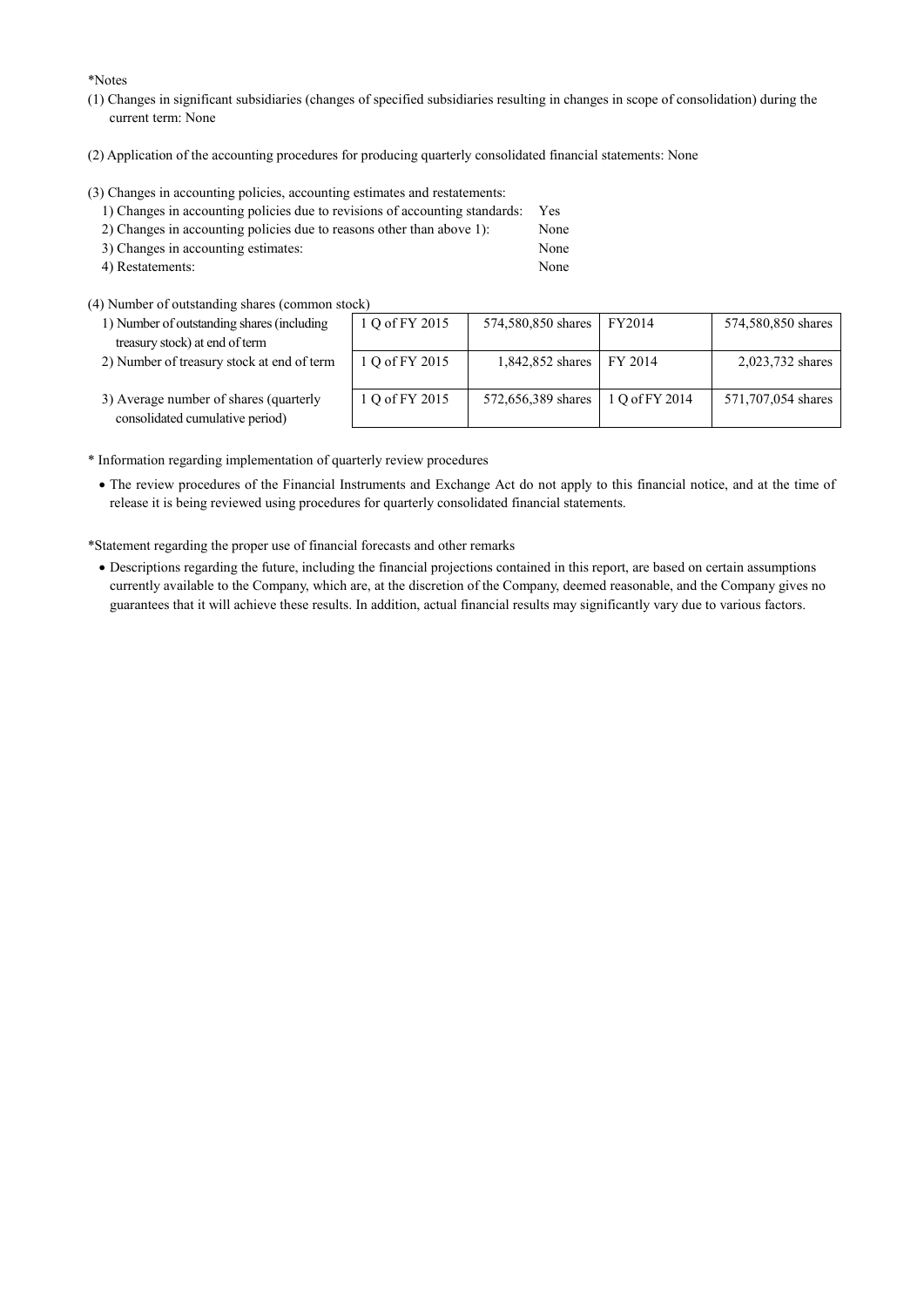## Appendix

# Table of contents of the appendix

| (2) Quarterly Consolidated Statements of Income and Quarterly Consolidated Statements of Comprehensive |  |
|--------------------------------------------------------------------------------------------------------|--|
| Income                                                                                                 |  |
| Quarterly Consolidated Statements of Income                                                            |  |
|                                                                                                        |  |
| Quarterly Consolidated Statements of Comprehensive Income                                              |  |
|                                                                                                        |  |
|                                                                                                        |  |
|                                                                                                        |  |
|                                                                                                        |  |
|                                                                                                        |  |
|                                                                                                        |  |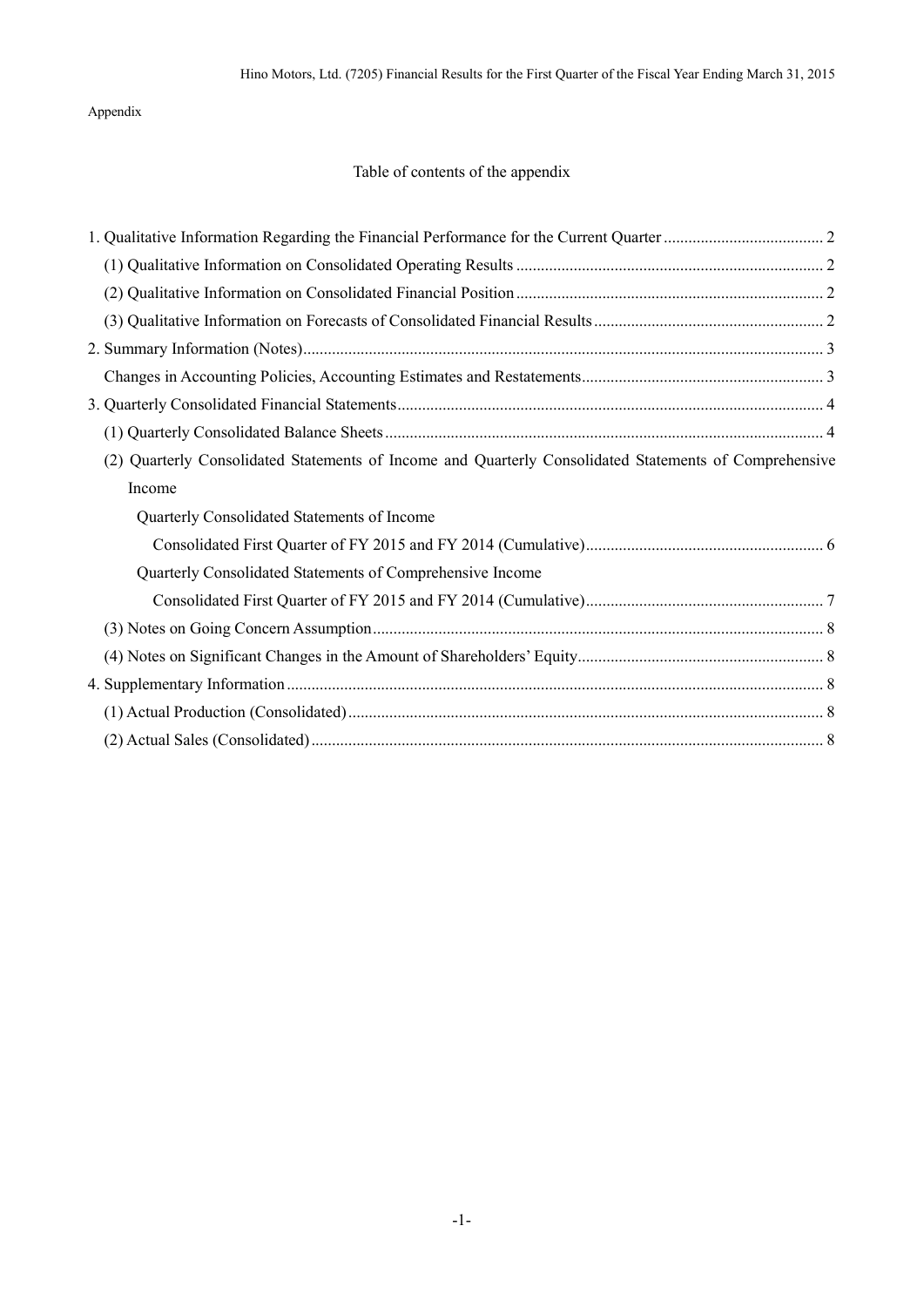## **1. Qualitative Information Regarding the Financial Performance for the Current Quarter (1) Qualitative Information on Consolidated Operating Results**

As for the Japanese domestic truck market during the current first quarter (three months), although there was a negative reaction following a rush in demand ahead of the consumption tax hike, economic recovery led to the improvement in the movement of freight and solid investment in construction. Consequently, the total demand for heavy- and medium-duty trucks increased to 15.3 thousand units by 1.7 thousand units (12.8%) compared to the same quarter in the previous year. Total demand for light-duty truck increased to 17.4 thousand units by 0.2 thousand units (1.2%) compared to the same quarter in the previous year.

As for Japanese domestic sales, as a result of sales activities implemented in a concerted effort by a group, the total sales volume of trucks and buses increased to 10.1 thousand units by 0.7 thousand units (7.0%) compared to the same quarter in the previous year.

As for overseas sales, mainly because the sense of uncertainty in Thailand and Indonesia brought the stagnation of the markets, sales volume decreased to 24.6 thousand units by 4.0 thousand units (-14.1%) compared to the same quarter in the previous year.

As a result of the above, total unit sales of Hino Brand trucks and buses decreased to 34.7 thousand units by 3.4 thousand units (-8.8%) compared to the same quarter in the previous year.

As for the volume of sales to Toyota Motor Corporation, mainly because the sales of "Land Cruiser Prado" decreased, total sales volume decreased to 41.7 thousand units by 5.0 thousand units (-10.6%) compared to the same quarter in the previous year.

As a result of the above, net sales in the current first quarter were ¥365,221 million, which is a decrease of ¥48,644 million (-11.8%) as compared to the same quarter in the previous year. As for profit and loss, affected by such as decrease in overseas sales, operating income was ¥23,156 million which is a decrease of ¥8,823 million (-27.6%) compared to the same quarter in the previous year, ordinary income was ¥22,762 million which is a decrease of ¥7,897 million (-25.8%) compared to the same quarter in the previous year, and quarterly net income was ¥14,298 million which is a decrease of ¥8,516 million (-37.3%) compared to the same quarter in the previous year.

### **(2) Qualitative Information on Consolidated Financial Position**

Total assets at the end of the first quarter decreased by ¥33,212 million to ¥976,203 million compared to the end of the previous fiscal year. This is mainly because of a decrease in notes and accounts receivable-trade by ¥44,394 million due to a decrease in sales volume compared to the end of the previous fiscal year.

Liabilities decreased by ¥35,452 million to ¥594,373 million compared to the end of the previous fiscal year. This is mainly because income taxes payable decreased by ¥15,585 million, notes and accounts payable-trade decreased by ¥8,200 million, and interest-bearing debt decreased by ¥7,719 million.

Net assets increased by ¥2,240 million to ¥381,830 million compared to the end of the previous fiscal year. This is mainly because net income of ¥14,298 million was recorded, despite dividends from retained earnings of ¥11,453 million were paid.

#### **(3) Qualitative Information on Forecasts of Consolidated Financial Results**

There have been no changes since the last time they were announced (April 25, 2014).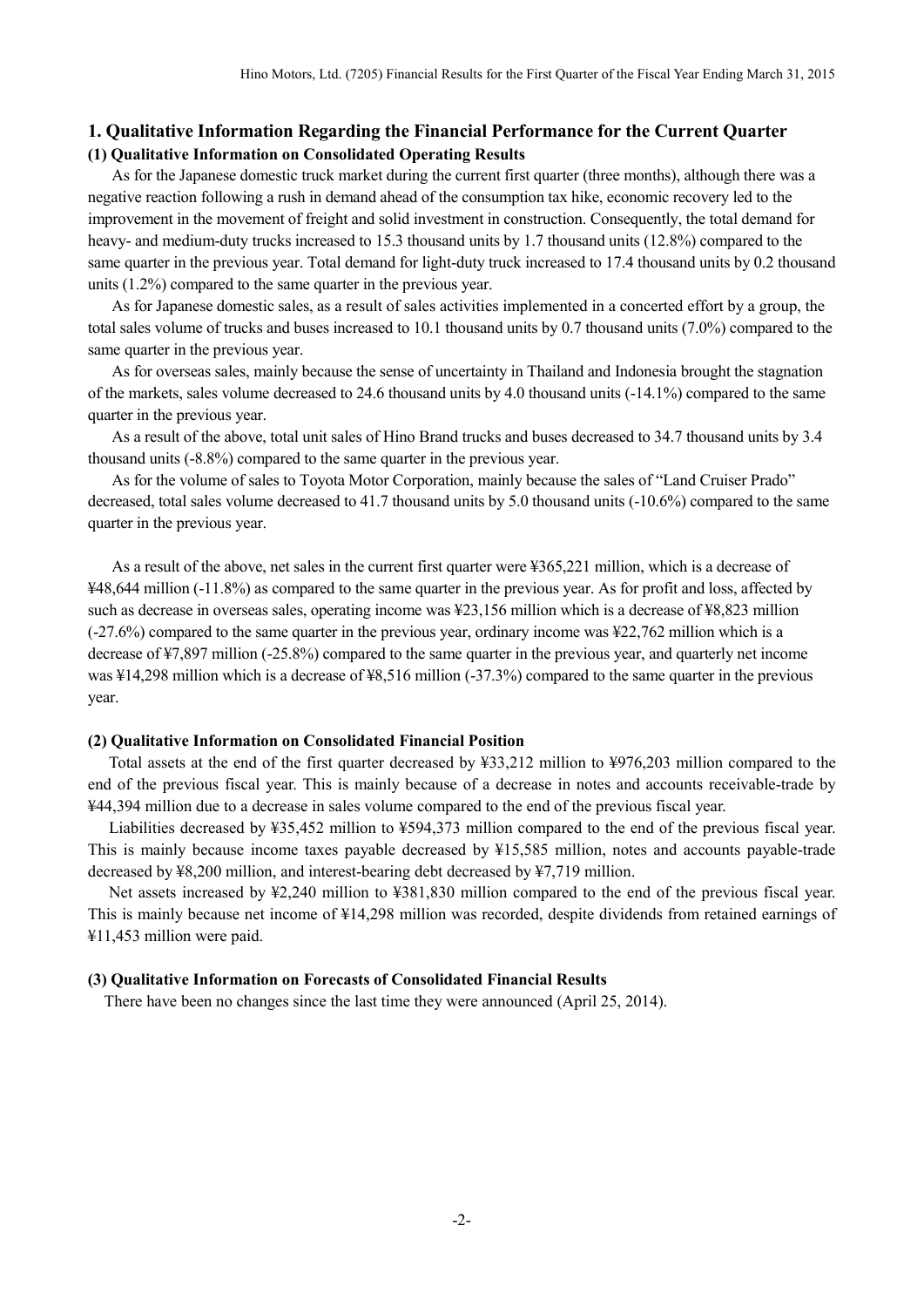### **2. Summary Information (Notes)**

### **[Changes in Accounting Policies, Accounting Estimates and Restatements]**

(Changes in Accounting Policies)

(Application of Accounting Standard for Retirement Benefits and related guidance)

"Accounting Standard for Retirement Benefits" (Accounting Standards Board of Japan (ASBJ) Statement No. 26, May 17, 2012. Referred to as "Accounting Standard") and "Guidance on Accounting Standard for Retirement Benefits" (ASBJ Guidance No. 25, May 17, 2012. Referred to as "Guidance") were applied from the first quarter of the current consolidated accounting period, regarding Paragraph 35 of the Accounting Standard and Paragraph 67 of the Guidance, to review its calculation methods for the projected retirement benefit obligation and service cost, alter the method for attributing the expected benefit to periods of service from a straight-line basis to a benefit formula basis, and change the discount rate determination method from the one in which the period of bonds that are the base for determining discount rate is specified with reference to the approximate number of years of the average remaining years of service to the one that uses a single weighted average discount rate, which reflects the period until the scheduled payment date and the amount for each period.

As for the application of the Accounting Standard and the Guidance, the projected retirement benefit obligation and the effect of the change of the service cost calculation method were reflected in retained earnings at the beginning of the first quarter of the current consolidated accounting period, in accordance with the transitional treatment stipulated in Paragraph 37 of the Accounting Standard.

As a result, net defined benefit liability increased by ¥1,292 million and retained earnings decreased by ¥819 million at the beginning of the first quarter of the current consolidated accounting period. The effect of these changes on the operating income, ordinary income, and income before income taxes for the first quarter of the current term is considered to be immaterial.

(Application of Accounting Standard for Business Combinations and related rule)

"Accounting Standard for Business Combinations" (ASBJ statement No. 21), "Accounting Standard for Consolidated Financial Statements" (ASBJ statement No. 22), "Accounting Standard for Business Divestitures" (ASBJ statement No. 7) and other related standards and implementation guidance were revised on September 13, 2013, and became applicable from fiscal years beginning on or after April 1, 2014. We applied these accounting standards and implementation guidance from the first quarter of the current consolidated accounting period (excluding Paragraph 39 of Accounting Standard for Consolidated Financial Statements), and adopted the method of posting the difference in equity change of our company with respect to the subsidiaries that are still under control as capital surplus and posting acquisition costs are expensed in the period incurred. As for the business combination conducted at the beginning on or after April 1, 2014, we adopted the method of reflecting the revision to the acquisition cost allotment due to the tentative accounting settlement in the quarterly consolidated financial statement for the accounting period in which the business combination occurs.

The application of Accounting Standard for Business Combinations and related rule were applied in accordance with the transitional handling specified in Paragraph 58-2(4) of Accounting Standard for Business Combinations, Paragraph 44-5(4) of Accounting Standard for Consolidated Financial Statements, and Paragraph 57-4(4) of Accounting Standard for Business Divestitures, and we started applying these accounting standards at the beginning of the first quarter of the current consolidated accounting period.

As a result, income before income taxes decreased by ¥312 million while capital surplus increased by ¥312 million, in the first quarter of the current consolidated accounting period.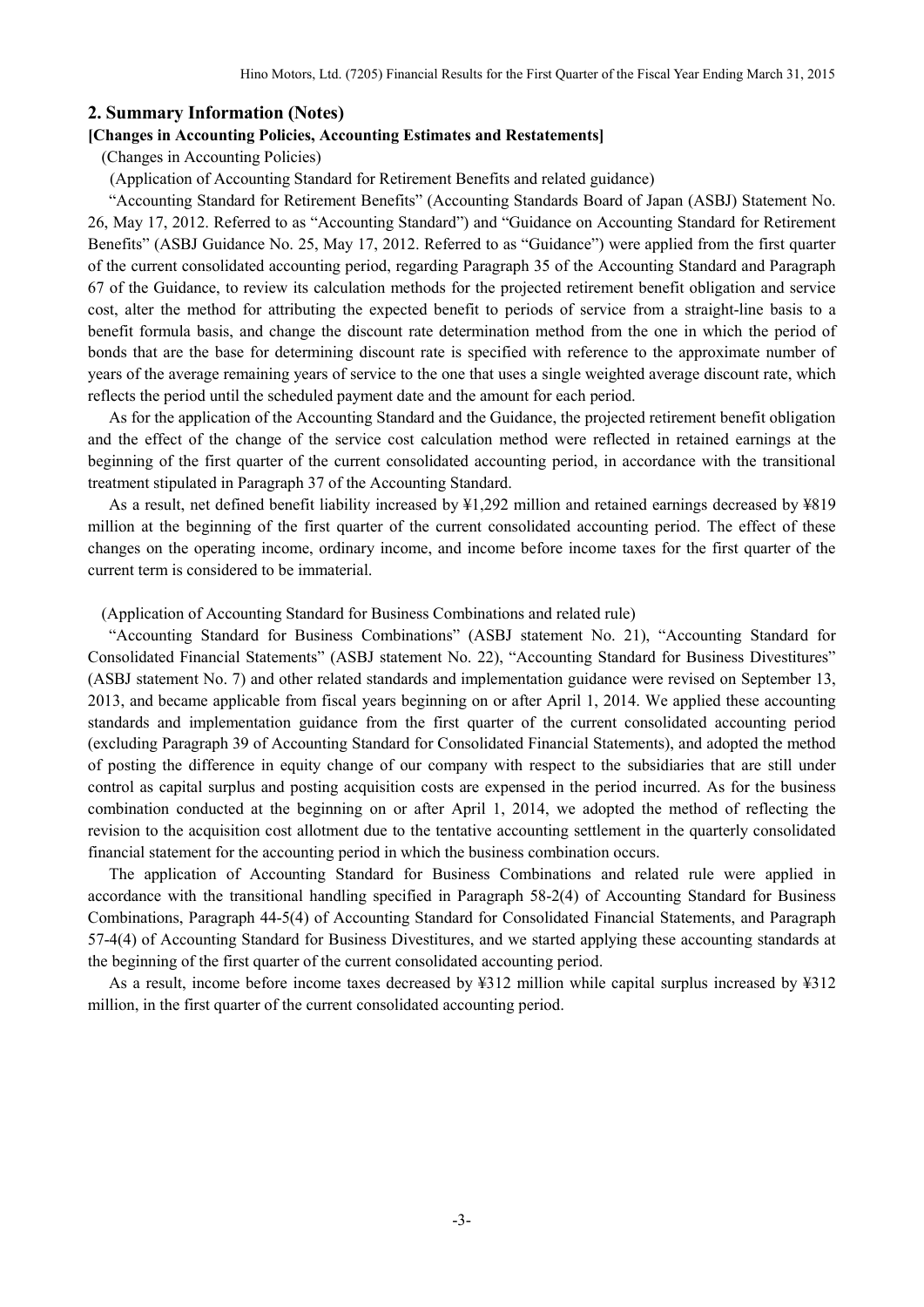# **3. Quarterly Consolidated Financial Statements**

# **(1) Quarterly Consolidated Balance Sheets**

| Oual terry Consonaated Dalance SI          |                        | (Millions of yen)        |
|--------------------------------------------|------------------------|--------------------------|
|                                            | FY 2014                | First Quarter of FY 2015 |
|                                            | (As of March 31, 2014) | (As of June 30, 2014)    |
| Assets                                     |                        |                          |
| Current assets                             |                        |                          |
| Cash and deposits                          | 44,738                 | 38,891                   |
| Notes and accounts receivable-trade        | 285,481                | 241,086                  |
| Merchandise and finished goods             | 94,211                 | 114,959                  |
| Work in process                            | 26,055                 | 28,975                   |
| Raw materials and supplies                 | 35,205                 | 33,397                   |
| Other                                      | 68,879                 | 62,444                   |
| Allowance for doubtful accounts            | (4,050)                | (3,883)                  |
| Total current assets                       | 550,522                | 515,872                  |
| Non-current assets                         |                        |                          |
| Property, plant and equipment              |                        |                          |
| Buildings and structures, net              | 93,667                 | 97,535                   |
| Machinery, equipment and vehicles, net     | 82,349                 | 84,653                   |
| Land                                       | 99,574                 | 99,316                   |
| Other                                      | 52,293                 | 44,620                   |
| Total property, plant and equipment        | 327,884                | 326,125                  |
| Intangible assets                          | 17,589                 | 17,236                   |
| Investments and other assets               |                        |                          |
| Investment securities                      | 101,330                | 105,302                  |
| Other                                      | 15,396                 | 14,969                   |
| Allowance for doubtful accounts            | (3,308)                | (3,303)                  |
| Total investments and other assets         | 113,419                | 116,967                  |
| Total non-current assets                   | 458,893                | 460,330                  |
| Total assets                               | 1,009,416              | 976,203                  |
| Liabilities                                |                        |                          |
| <b>Current liabilities</b>                 |                        |                          |
| Notes and accounts payable-trade           | 247,492                | 239,292                  |
| Short-term loans payable                   | 108,883                | 96,915                   |
| Current portion of long-term loans payable | 18,012                 | 18,467                   |
| Income taxes payable                       | 23,275                 | 7,690                    |
| Provision for product warranties           | 26,891                 | 25,192                   |
| Other provision                            | 5,705                  | 7,245                    |
| Other                                      | 87,198                 | 79,943                   |
| Total current liabilities                  | 517,460                | 474,747                  |
| Non-current liabilities                    |                        |                          |
| Long-term loans payable                    | 15,219                 | 19,012                   |
| Net defined benefit liability              | 60,680                 | 61,857                   |
| Other provision                            | 1,712                  | 1,516                    |
| Other                                      | 34,753                 | 37,238                   |
| Total non-current liabilities              | 112,365                | 119,626                  |
| Total liabilities                          | 629,826                | 594,373                  |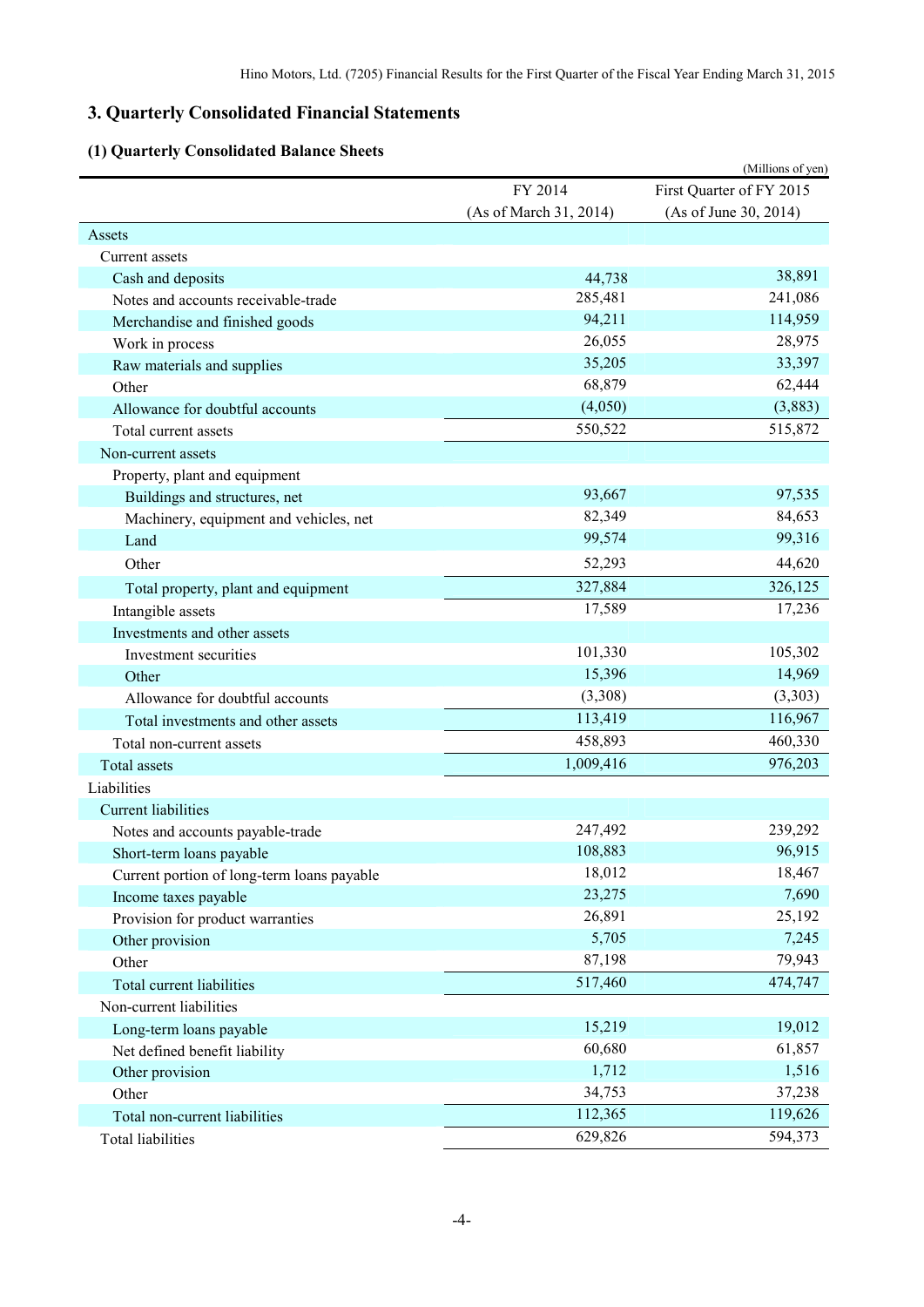|                                                       |                        | (Millions of yen)        |
|-------------------------------------------------------|------------------------|--------------------------|
|                                                       | FY 2014                | First Quarter of FY 2015 |
|                                                       | (As of March 31, 2014) | (As of June 30, 2014)    |
| Net assets                                            |                        |                          |
| Shareholders' equity                                  |                        |                          |
| Capital stock                                         | 72,717                 | 72,717                   |
| Capital surplus                                       | 64,835                 | 65,187                   |
| Retained earnings                                     | 177,040                | 179,065                  |
| Treasury shares                                       | (751)                  | (682)                    |
| Total shareholders' equity                            | 313,841                | 316,287                  |
| Accumulated other comprehensive income                |                        |                          |
| Valuation difference on available-for-sale securities | 34,554                 | 37,501                   |
| Deferred gains or losses on hedges                    | (76)                   | 26                       |
| Revaluation reserve for land                          | 1,927                  | 1,927                    |
| Foreign currency translation adjustment               | (4,600)                | (6,977)                  |
| Remeasurements of defined benefit plans               | (5,582)                | (5, 422)                 |
| Total accumulated other comprehensive income          | 26,223                 | 27,054                   |
| Subscription rights to shares                         | 212                    | 189                      |
| Minority interests                                    | 39,312                 | 38,298                   |
| Total net assets                                      | 379,589                | 381,830                  |
| Total liabilities and net assets                      | 1,009,416              | 976,203                  |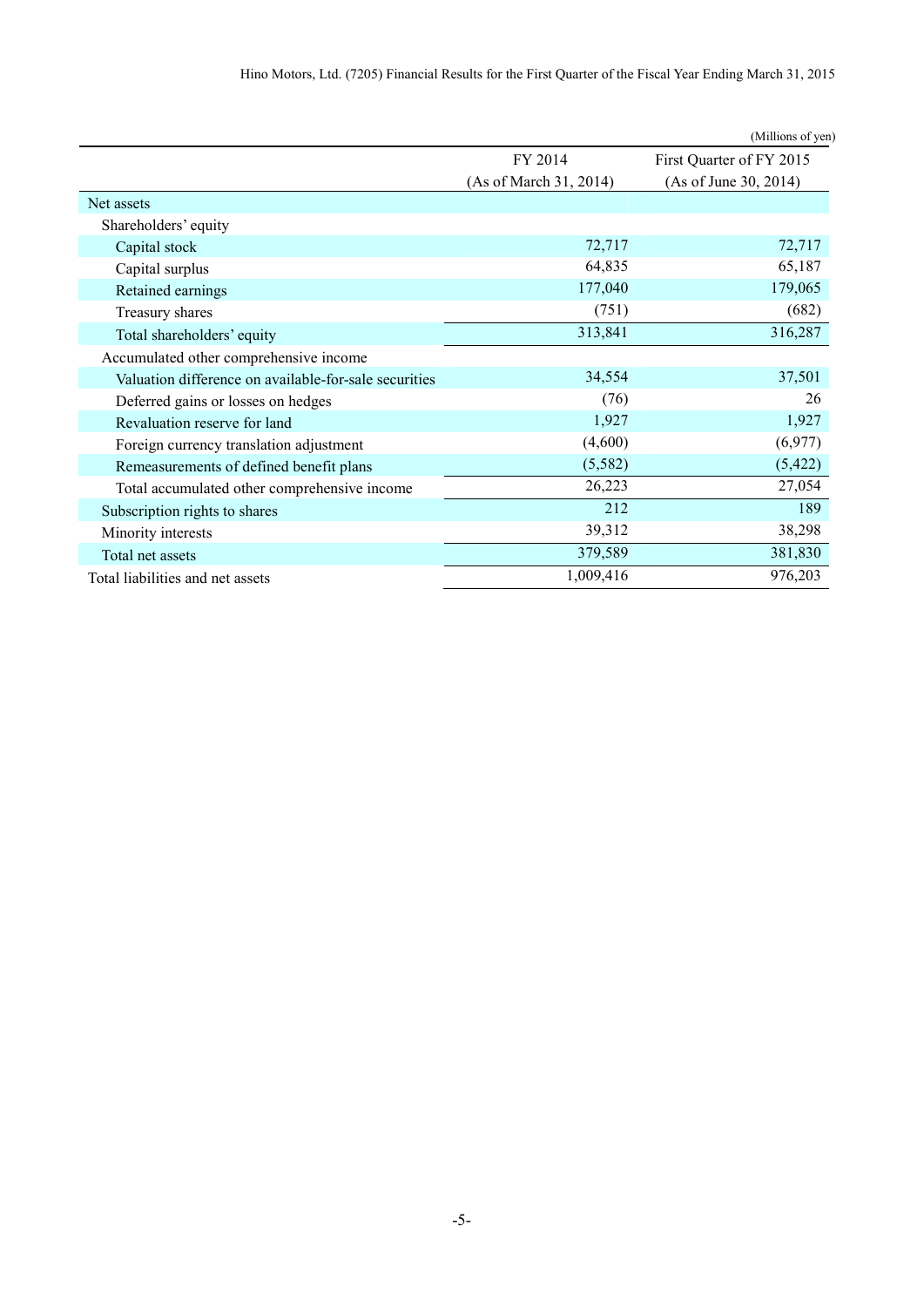# **(2) Quarterly Consolidated Statements of Income and Quarterly Consolidated Statements of Comprehensive Income**

[Quarterly Consolidated Statements of Income]

[Consolidated First Quarter of FY 2015 and FY 2014 (Cumulative)]

|                                                             |                          | (Millions of yen)        |
|-------------------------------------------------------------|--------------------------|--------------------------|
|                                                             | First Quarter of FY 2014 | First Quarter of FY 2015 |
|                                                             | (From April 1, 2013      | (From April 1, 2014      |
|                                                             | to June 30, 2013)        | to June 30, 2014)        |
| Net sales                                                   | 413,866                  | 365,221                  |
| Cost of sales                                               | 343,127                  | 302,559                  |
| Gross profit                                                | 70,738                   | 62,662                   |
| Selling, general and administrative expenses                |                          |                          |
| Salary and allowances                                       | 9,563                    | 10,355                   |
| Provision for bonuses                                       | 1,094                    | 1,184                    |
| Provision for retirement benefits                           | 751                      |                          |
| Retirement benefit expenses                                 |                          | 634                      |
| Other                                                       | 27,348                   | 27,332                   |
| Total selling, general and administrative expenses          | 38,758                   | 39,506                   |
| Operating income                                            | 31,979                   | 23,156                   |
| Non-operating income                                        |                          |                          |
| Interest income                                             | 277                      | 375                      |
| Dividend income                                             | 549                      | 684                      |
| Miscellaneous income                                        | 586                      | 1,048                    |
| Total non-operating income                                  | 1,413                    | 2,108                    |
| Non-operating expenses                                      |                          |                          |
| Interest expenses                                           | 1,119                    | 1,398                    |
| Foreign exchange losses                                     | 1,165                    | 548                      |
| Share of loss of entities accounted for using equity method | 200                      | 170                      |
| Miscellaneous expenses                                      | 248                      | 386                      |
| Total non-operating expenses                                | 2,733                    | 2,502                    |
| Ordinary income                                             | 30,659                   | 22,762                   |
| Extraordinary income                                        |                          |                          |
| Gain on sales of non-current assets                         | 10                       | 7                        |
| Gain on sales of investment securities                      | 14                       | $\boldsymbol{0}$         |
| Other                                                       | 9                        | 5                        |
| Total extraordinary income                                  | 34                       | 13                       |
| <b>Extraordinary losses</b>                                 |                          |                          |
| Loss on sales and retirement of non-current assets          | 172                      | 102                      |
| Other                                                       | 45                       | 41                       |
| Total extraordinary losses                                  | 218                      | 143                      |
| Income before income taxes                                  | 30,476                   | 22,632                   |
| Income taxes-current                                        | 6,772                    | 6,809                    |
| Income taxes-deferred                                       | (1, 427)                 | (202)                    |
| Total income taxes                                          | 5,344                    | 6,607                    |
| Income before minority interests                            | 25,131                   | 16,025                   |
| Minority interests in income                                | 2,316                    | 1,726                    |
| Net income                                                  | 22,815                   | 14,298                   |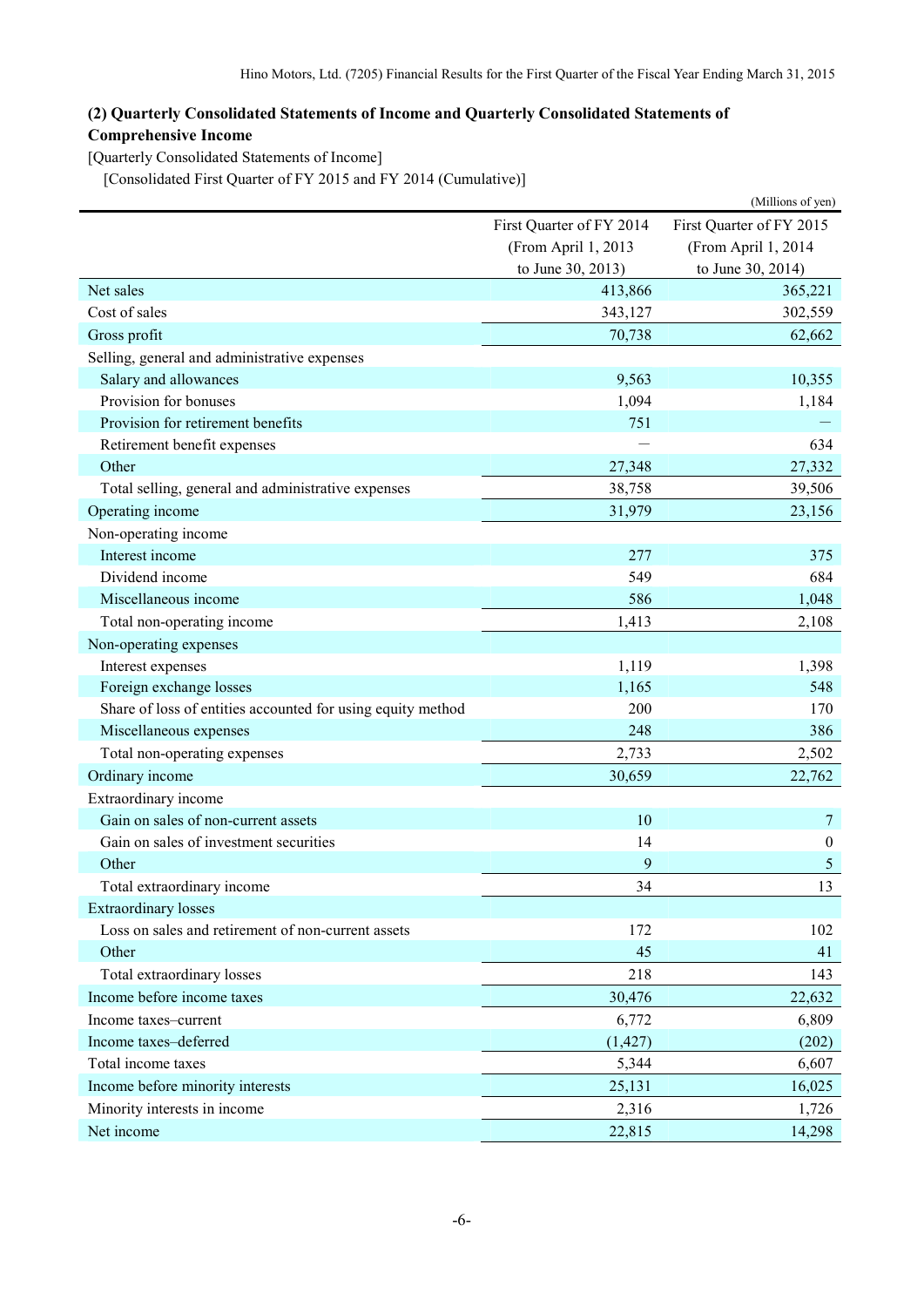[Quarterly Consolidated Statements of Comprehensive Income]

[Consolidated First Quarter of FY 2015 and FY 2014 (Cumulative)]

|                                                       |                          | (Millions of yen)        |
|-------------------------------------------------------|--------------------------|--------------------------|
|                                                       | First Quarter of FY 2014 | First Quarter of FY 2015 |
|                                                       | (From April 1, 2013)     | (From April 1, 2014)     |
|                                                       | to June 30, 2013)        | to June 30, 2014)        |
| Income before minority interests                      | 25,131                   | 16,025                   |
| Other comprehensive income                            |                          |                          |
| Valuation difference on available-for-sale securities | 4,147                    | 2,587                    |
| Deferred gains or losses on hedges                    | 323                      | 102                      |
| Foreign currency translation adjustment               | 993                      | (3,238)                  |
| Remeasurements of defined benefit plans               |                          | 152                      |
| Share of other comprehensive income of entities       | 895                      | 302                      |
| accounted for using equity method                     |                          |                          |
| Total other comprehensive income                      | 6,359                    | (93)                     |
| Comprehensive income                                  | 31,491                   | 15,931                   |
| (Comprehensive income attributable to)                |                          |                          |
| Comprehensive income attributable to owners of        |                          |                          |
| parent                                                | 28,456                   | 15,129                   |
| Comprehensive income attributable to minority         |                          | 801                      |
| interests                                             | 3,035                    |                          |